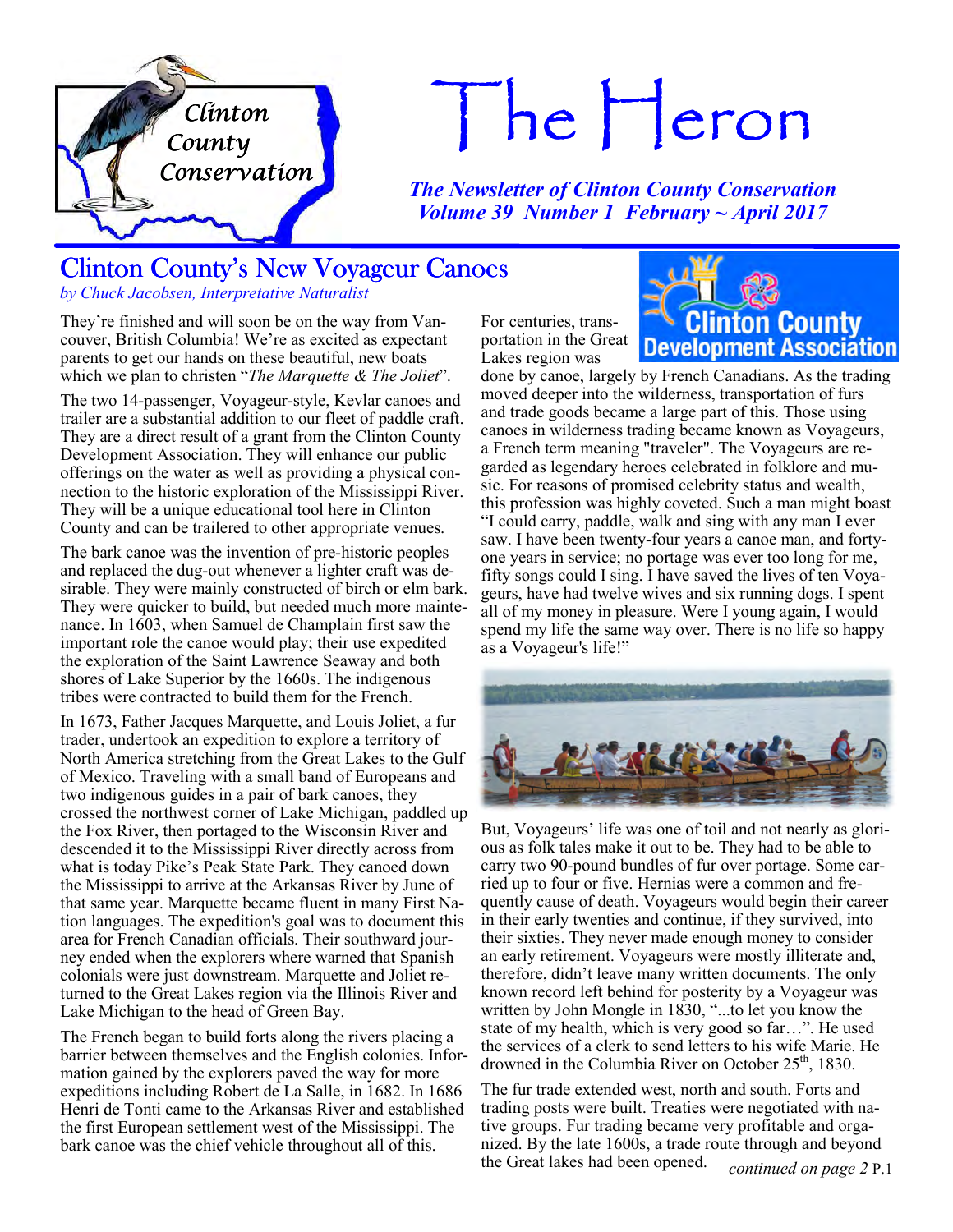#### *continued from page 1*

The Hudson's Bay Company formed in 1670, The North West Company in 1784 and The American Fur Company was founded in 1808. Within a quarter century this company monopolized the North American fur industry. In the late 1700s, demand in Europe grew substantially for marten, otter, lynx, mink and especially beaver furs, expanding the trade. At the height of trade in the 1810s, Voyageurs numbered as many as 3,000.

With all of this history to consider and its effects on the landscape of North America, we can't help but be excited. Once the boats arrive we will want to become acquainted with their handling. I would like to form a team or two for each boat consisting of veteran paddlers (see April  $15<sup>th</sup>$  on page 6). We will offer supervised public paddling opportunities as well as classroom trips. I hope by next spring to lead an expedition down the Wisconsin River into the Mississippi and along eastern Iowa, retracing a portion of the Marquette and Joilet Expedition of 1673.

# Lost Nation Christmas Bird Count: By the Numbers

*by Mark Roberts, Education Coordinator* 

| December 15 <sup>th</sup> , 2016   |                      |
|------------------------------------|----------------------|
| <b>Starting Time (owling):</b>     | 4:30 AM              |
| <b>Ending Time:</b>                | 5:30 PM              |
| <b>Dedicated Conservationists:</b> | 13                   |
| <b>Field Parties:</b>              | 5                    |
| <b>Total Birding Hours:</b>        | 40                   |
| <b>Miles on Foot:</b>              | 7                    |
| <b>Miles by Car:</b>               | 365                  |
| Temperature:                       | $-3$ <sup>o</sup> F. |
| <b>Wind Gusts:</b>                 | $17$ mph             |
| <b>Inches of snow:</b>             | 4 Inches             |
| <b>Number of Birds:</b>            | <b>Nearly 11,000</b> |
| <b>Number of Species:</b>          | 67                   |

*From www.audubon.org: Prior to the turn of the 20th century, hunters engaged in a holiday tradition known as the Christmas "Side Hunt." They would choose sides and go afield with their guns—whoever brought in the biggest pile of feathered (and furred) quarry won. Beginning on Christmas Day 1900, ornithologist Frank M. Chapman, an early officer in the fledgling Audubon Society, proposed a new holiday tradition—a "Christmas Bird Census" that would count birds during the holidays rather than hunt them.* 

*From December 14 through January 5 each year tens of thousands of volunteers throughout the Americas brave snow, wind, or rain, and take part in the effort. Audubon and other organizations use data collected in this longrunning wildlife census to assess the health of bird populations and to help guide conservation action.* 

*The data collected by observers over the past century allow Audubon researchers, conservation biologists, wildlife agencies and other interested individuals to study the longterm health and status of bird populations across North America. When combined with other surveys such as the Breeding Bird Survey, it provides a picture of how the continent's bird populations have changed in time and space over the past hundred years.* 

For our part, we have been conducting our own little piece of the survey. Clinton County Conservation started the Lost Nation Christmas Bird Count in 1982 and we have conducted the survey every year since. All CBCs are 15-mile diameter circles (176 square miles). Our circle is centered in Lost Nation and encompasses many local conservation areas such as Eden Valley, Syracuse, Lost Nation Public Hunting Area, McAndrews Wildlife Area, Walnut Grove, Massilon Park, Ringneck Marsh and Mockridge Preserve.

Our team documented an all-time record number of species and individual birds during this year's count held on December 15, 2016. The mild winter, to that point, kept some species in the north longer into the winter than normal. Birds like the fox sparrow, hermit thrush, snipe and yellowrumped warbler should be long gone, but were still hanging around. Chuck Jacobsen even documented an osprey at Bulger's Hollow during the Clinton/Savanna count this year!

Does all this point to global warming? Is it simply an anomaly, a one-year oddity? Long-term censuses, like the Christmas Bird Count, show us insights over a long period of time. The bald eagle chart shows the explosion in numbers of our national symbol during the 35 years of the Lost Nation Count. Will the trend continue or will bald eagle numbers crash again. Will osprey become a common winter sighting or just a weird, once-a-decade phenomenon? Time and the Christmas Bird Count will tell.

If you want to know more about the CBC and how you can join the fun, go to *http://www.audubon.org/conservation/ science/christmas-bird-count.* You do not have to be a birding aficionado. Just be willing to spend a winter's day looking for birds, want to learn, have a listen and keep your eyes peeled!

| Year | # of Species | # of Birds |
|------|--------------|------------|
| 1982 | 45           | 4,008      |
| 1992 | 48           | 4,957      |
| 2002 | 53           | 5,032      |
| 2012 | 66           | 10,119     |
| 2016 | 67!          | 10,870!    |

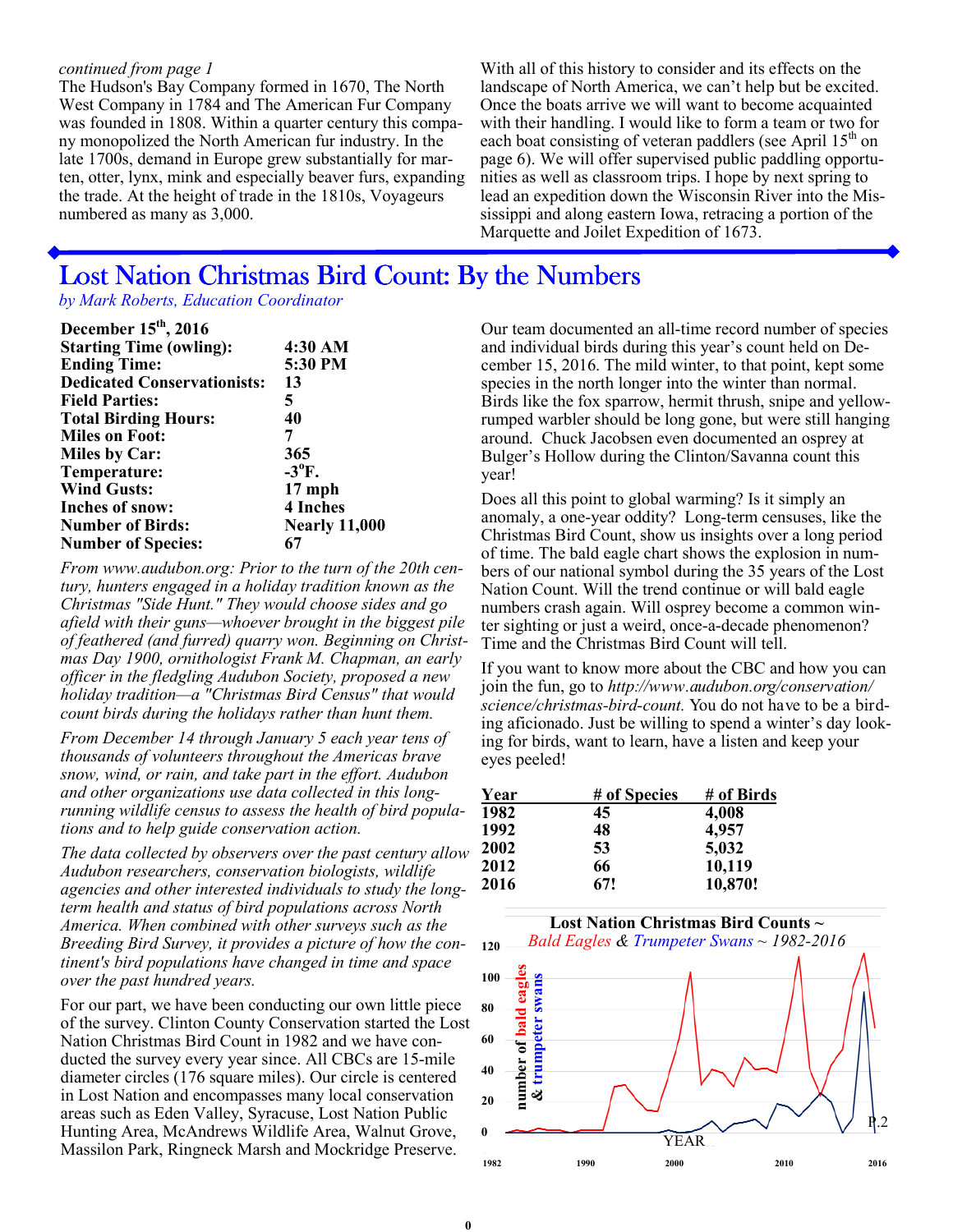# Trumpeter Swan 2C0 - An Extraordinary Life

*by Mark Roberts, Education Coordinator* 

Most of you are aware of the story. Clinton County Conser-there were 8-12 swans consistvation partnered with the Iowa DNR to restore the Trumpeter Swan, as a breeding bird, to Clinton County. And it worked. Literally hundreds of swans have passed through the program since its inception back in 1994. Countless life -and-death dramas have been played out on wetlands and farms ponds across the county and indeed across the Midwest.  $\hat{I}$  want to share a small glimpse into the life of just one of these birds.

Red 2C0 (due its DNR ID collar) started out in a place far from here back in 2003. Northwest Trek Wildlife Park is located not too far from Mount Ranier in the state of Washington. From there the little female was raised by Del Hubner of Clinton, for the Iowa DNR. The following spring the young bird was released at Pete Clausen's wetland northwest of Clinton. To make its own way. After learning to fly, 2C0 decided to see a bit of the world and was reported in Bath, Illinos, 125 miles to the south. She returned to Clinton County in 2005 and settled with a male from Bob and Mary Boock's pond north of Wheatland.

In the spring of 2006, 2C0 made its first nesting attempt. Swans are often not successful in hatching young in their first try and 2C0 was no exception. Bob and Mary took the abandoned eggs to Glen Drowns, a science teacher from Calamus/Wheatland High. He could hear life inside the eggs! The eggs were rushed to Dr. Jack Buesing of Coal Valley, Illinois. He performed surgery on the eggs and two little cygnets, the size of a tennis balls, were brought living into the world!

Spring of 2007 marked the first year 2C0 (named "Mother" by the Boocks) hatched cygnets on her own and produced seven. She nested every year until 2012 when her mate disappeared (presumed dead). It is unknown if "Mother" ever accepted another mate. Trumpeter swans generally mate for life. Reports of her were either that she was alone or with a larger over-wintering flock. She was often seen at the Steines pond, Calamus, on many occasions.

Our Administrative Assistant, Karen Brix, observed the flock of swans that 2C0 was part of nearly every day this winter on her way to sure of the limit of the Cl on her way to  $\alpha$ 

ently, but as many as 25 on occasion. Often the swans were seen feeding in a cornfield only 30 yards off the road. They would stay overnight in the lagoons and fly out to feed each day.



On November 25<sup>th</sup>, 2016, 2C0 and another trumpeter swan, were found in the road ditch on the south side of Grand Mound's sewage lagoons. A young man by the name of Anton Green (son of former CCCB Board Member Alan Green) spotted the birds and called the DNR. The official cause of death was listed as: Powerline strike-dead. "Mother's" extraordinary life was over.

In all, "Mother" bought 18 cygnets into the world. Those swans are continuing her work to repopulate our county, our state, our country and our world with the largest flying bird on the planet. In biology we are taught that the population of a species is what is important to focus on, not the individual. 2C0 has made an impression on me as an individual. A bird who had a singularly interesting life.

Dave Hoffman of the Iowa DNR is keeping an exact accounting of where swans are dying due to powerline collisions. He is collecting powerline strike information in hopes of working with power companies to get more problem areas marked. Rural Electric Cooperative has promised to place warning markers on the powerlines near the Boock pond in order to help the birds see the line before crashing into them. Boock's pond is a place of high swan activity and swan powerline mortality, just like Grand Mound.

Despite powerline collisions, poaching and swans ingesting lead from fishing sinkers and shotgun shells, trumpeters, as a species, are doing well. I see them flying about as I travel the countryside. I sometimes see a hundred or more in the fields near Folletts on my way to Rock Creek. I see nesting birds in the spring. There was a time, not long ago, I could not say that. Thanks to many birds like "Mother" and dozens of local citizens over the years, I can confidently say that now. Trumpeters are doing well.

| winter, on her way to our office, just a mile away. She said              | Red 2C0 Reports: |                     |                                |
|---------------------------------------------------------------------------|------------------|---------------------|--------------------------------|
|                                                                           |                  | April, 2004         | Clausen's Wetland, Bryant      |
| Hurswille Hurstville<br>Savanna                                           |                  | January, 2005       | One-acre Pond, Bath, Illinois  |
| Baldwin<br>Spragueville<br>(64)<br>Sabula<br>Mahuoketa<br>from Washington | $\bullet$        | February, 2005      | Boock's Pond, Wheatland        |
| [67]<br>Preston<br><b>Miles</b><br>(64)<br>1,600 miles                    | ٠                | March, 2005         | Banker's Pond, Clinton         |
|                                                                           |                  | <b>August, 2005</b> | Boock's Pond, Wheatland        |
| (136)<br>Andover                                                          |                  | July, 2006          | Boock's Pond, Wheatland        |
| Charlotte Goose Lake<br><b>Lost Nation</b><br>67                          |                  | July, 2007          | Boock's Pond, Wheatland        |
| rntield                                                                   | ٠                | July, 2008          | Boock's Pond, Wheatland        |
| Clausen<br>liedorn<br>Banker.                                             | $\bullet$        | July, 2009          | Boock's Pond, Wheatland        |
| <b>Boock</b>                                                              |                  | June, 2010          | Boock's Pond, Wheatland        |
| Clinton<br>(30)                                                           |                  | June, 2011          | Boock's Pond, Wheatland        |
| Huebner<br><b>DeWitt</b><br>∞<br>Steines<br>84)                           |                  | November, 2011      | Wet cornfield, Clinton County  |
| <b>GM</b> Sewer Lagoons<br>Camanche                                       |                  | March, 2013         | Hurstville Marsh, Hurtsville   |
| Big Rock<br>to Bath, Il.                                                  |                  | November, 2014      | Boock's Pond, Wheatland        |
| 125 miles<br>Folletts<br>McCausland<br>Dixon                              |                  | November, 2016      | Road ditch, Grand Mound<br>P.3 |
|                                                                           |                  |                     |                                |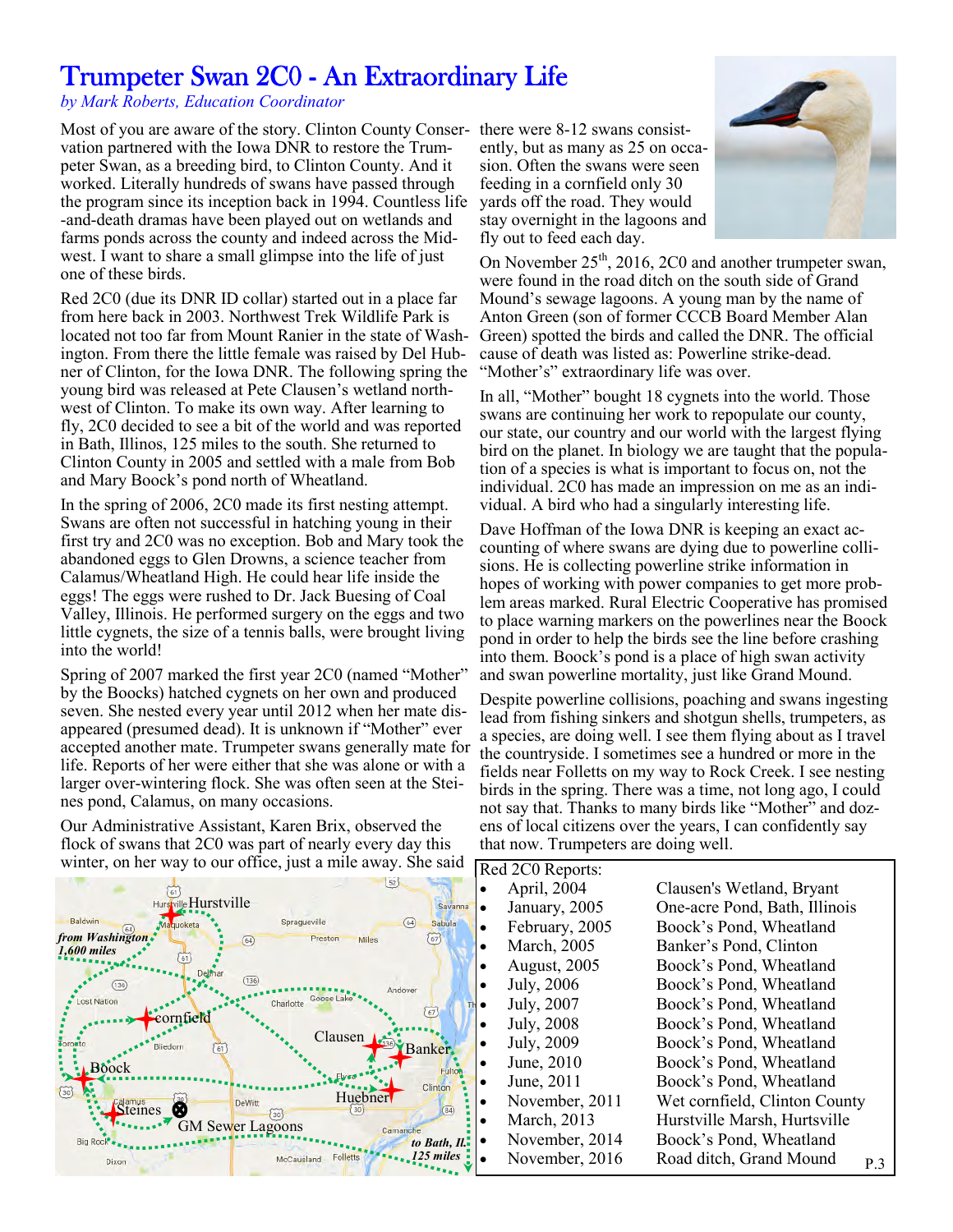# Events Calendar - Beat Cabin Fever!

*Cross-country Skiing and Snowshoeing ~ As weather conditions allow, check the local media for cross-country skiing and snowshoe outings. For those with e-mail addresses, write cjacobsen@clintoncounty-ia.gov and place yourself on our "Adventurers" list. Adventurers will receive a short message whenever last-minute snow events are planned.* 

*Mississippi River Eco Tourism Center Winter Hours: Monday ~ Wednesday, 10 AM -2 PM , Nature Gallery only Thursday ~ Sunday, 8 AM - 4 PM, Gallery & Camp Store.* 

## February

**1 st ~ Bird Watching Walk ~ 9 AM ~ FREE ~ Eden Valley ~** Meet at the Nature Center and walk around with a naturalist at Eden Valley during this low-key activity. The area is great for over-wintering birds in the valley's high bluffs. Binoculars, guides and hot chocolate provided.

**1 st ~ Benevolent Box Turtle ~ 11:15 AM ~ FREE ~ Camanche Library**  $\sim$  A live ornate box turtle will be there to see, touch and learn! There will be a book, craft & snack.

**2 nd ~ An Animal Encounter ~ 10 AM ~ FREE ~ Rock Creek ~** Preschoolers and their parents can enjoy an animal encounter through games, crafts and live animal presentations. Siblings are welcome!

 $2<sup>nd</sup>$  ~ Music in the Barn ~ 6:30 PM ~ FREE ~ Soaring **Eagle ~** Local talents will play and sing a wide variety of music. Participants with musical talents are invited to bring their instruments along for this coffee house style jam. Refreshments are available & the entire family is welcome. Donations to support the center are always welcomed.

**4 th ~ Winter Survival ~ 10 AM - 12:30 PM ~ FREE ~ Eco Center, Rock Creek ~** Take a minute to learn about the many challenges winter has and have fun doing it! This family presentation will teach you how to build fires, sterilize water and build shelters all while having fun outside! Adults must accompany children, registration is required, *www.mycountyparks.com* or call 563-349-8680 by Jan. 30.

**4 th ~ Birds of Prey, Our Red-tailed Hawk Debut! ~ 1 PM ~ FREE ~ Rock Creek ~** 

Our naturalist will unravel the amazing world of Iowa birds of prey! Also our red-tailed hawk will make her public debut at the Eco Center, see this amazing bird up close as she comes full-circle.



**7 th ~ A Nature Story ~ 10 AM ~ FREE ~ Rock Creek ~**  *The Town Mouse and The Country Mouse* will be read in an interactive and fun way!

**8 th ~ Mammoth Discovery ~ O.W.L.s ~ CANCELLED**

**9 th ~ Full Moon, Eye Shine & GPS Hike ~ 6 PM ~ FREE ~ Sherman Park ~** We'll hike the parks trails stopping to enjoy the sights and sounds of the winter night under the illumination of Luna. Learn to identify certain mammals by their eye shine while navigating with a GPS unit or your phone app. Snowshoes/skis will be available if necessary. Meet in the north parking lot.

 $11<sup>th</sup>$  ~ Cross Country Ski Day ~ 9 AM - 1 PM ~ Rock **Creek** ~ Rent one set of skis, get the  $2<sup>nd</sup>$  rental free. Stop in the camp store and check out a pair of our skis. Call the Eco Center at 563-259-1876 for snow conditions.

**14th ~ A Nature Story ~ 10 AM ~ FREE ~ Rock Creek ~**  We read "Owl Moon", create a model of the Moon and watch the Moon move through its phases on the big screen.

**17th ~ Painting Class with "Fresh Paint" ~ 6-8 PM ~ \$30 ~ Rock Creek ~** This is a first for us. A "Paint and Sip" class (BYOB). It's a 2 hour event...step by step painting instructions on a 11x14 canvas with *Fresh Paint by Christine Boeve*. All materials supplied! Space is limited, register at *www.mycountyparks.com* asap.



**18th ~ Riverside Jam ~ 2 PM ~ FREE ~ Rock Creek ~**  This coffee-house style music event offers local talents and center guests an opportunity to gather together for a variety of music in a casual setting. Donations to support the center are always welcomed.

**18th ~ Whitetails Unlimited Banquet ~ 5 PM ~ Millennium Ballroom, Goose Lake ~** Help provide public hunting, wildlife habitat and the future of the hunting tradition. Children in attendance receives special prizes. Tickets are \$45 each, \$20 for spouses and children. Deadline is February



10<sup>th</sup>. Call Jeff Beckwith at 563-249-7358 for tickets.

**20th ~ Eco Center Closed/Presidents Day ~ Rock Creek 21st~ A Nature Story ~ 10 AM ~ FREE ~ Rock Creek**  $22<sup>nd</sup>$  ~ Birds of Prey ~ 9 AM ~ FREE ~ Wild Winter **Wednesdays @ the Windmill Cultural Center, Fulton, IL ~** Meet our red-tailed hawk and other local raptors.

 $23<sup>rd</sup>$   $\sim$  An Animal Encounter  $\sim$  10 AM  $\sim$  FREE  $\sim$  Rock **Creek ~** Preschoolers, parents and siblings!

 $24^{th}$  ~ All About Amphibians ~ 10 AM ~ FREE ~ Dis**covery Center, Clinton ~** We will share our love for animals by bringing a few live amphibians for your child to see, touch and hold (if they want)!

**24th ~ Friends of Rock Creek Trivia Night ~ 6 PM ~ Rock Creek ~** Come for a fun night of trivia to raise funds for the Friends of Rock Creek. They support Rock Creek by promoting the site through volunteering and events at the Eco Center. Register your table of 8 for \$80 or individual-

ly for \$15 at *www.mycountyparks.com*. Bring your own snacks and beverages.



**25th ~ Snowshoe Day ~ 9 AM - 1 PM ~ Rock Creek ~**  Rent one set of snowshoes, get the  $2<sup>nd</sup>$  rental free. Stop in the camp store and check out a pair of our snowshoes. Call the Eco Center at 563-259-1876 for snow conditions.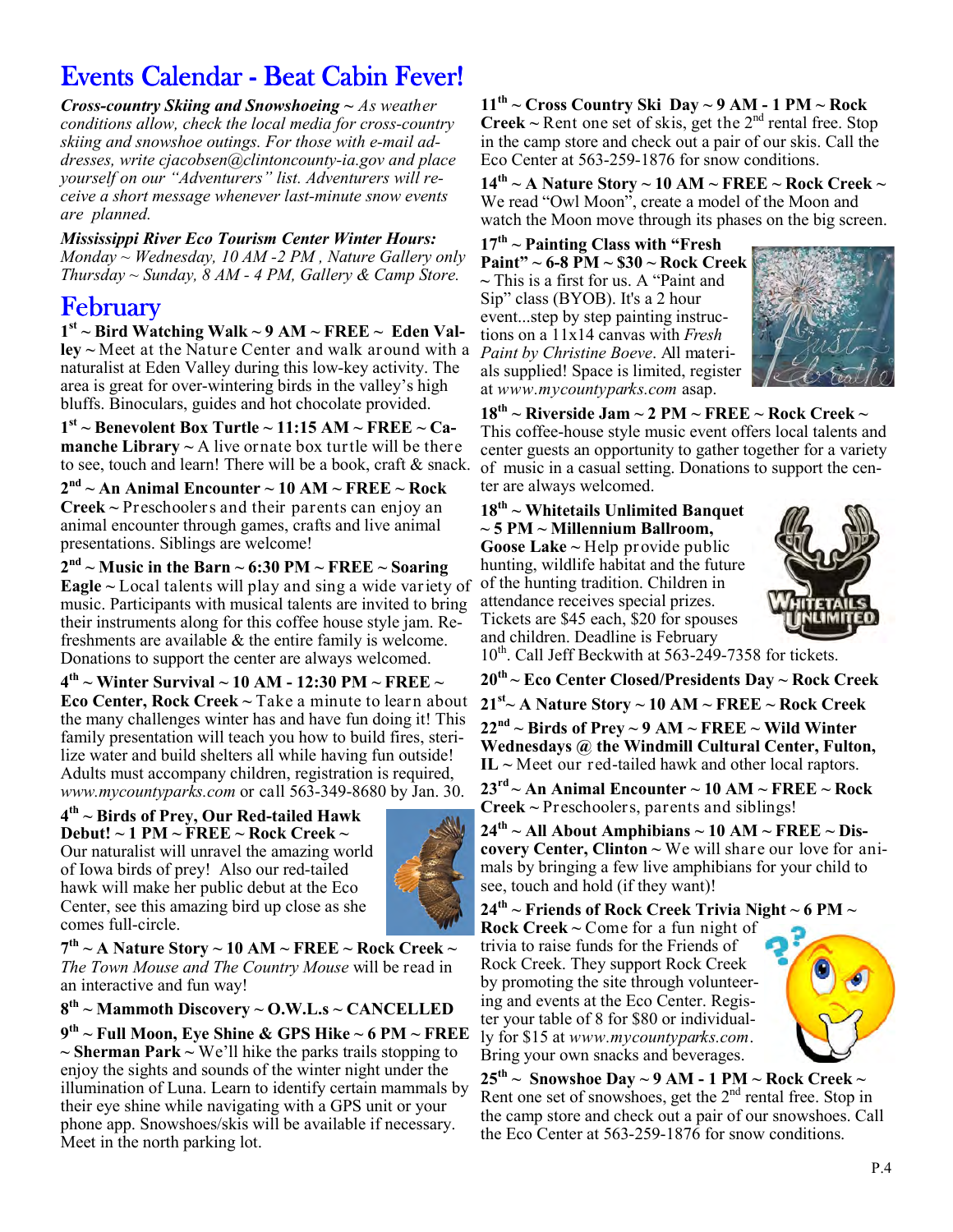**25th ~ Clinton Ducks Unlimited Dinner ~ 5 PM ~ Gil's Ballroom, Clinton ~** You are invited to the annual Clinton DU Dinner, a live auction will follow raffles and dinner. Call Kevin Goodsman, 563-212-3393, for tickets.

**25th ~ Mississippi Flyway, Waterfowl USA Banquet ~ 5:30 PM ~ Majestic Pines, Thomson, Il ~** You are invited to the annual dinner, raising funds for local wetlands. Contact Ron Kaufman @ 563-357-7988 for tickets.

**26th ~ Youth Hunter Education Challenge - Open Tryouts ~ 1 PM ~ FREE ~ Wapsi Valley Izaak Walton** 

**League, DeWitt ~** Y.H.E.C. is a weekend-long event that takes place June  $2-4$  at Camp Wesley Woods, Indianola. Youth compete in 8 events, learn about the outdoors and have fun with other young people that have similar interests. This "tryout" day for that kids and parents to come and experience a Y.H.E.C. practice.



**28th ~ A Nature Story ~ 10 AM ~ FREE ~ Rock Creek**

**28th ~ Friends of Rock Creek Meeting ~ 6 PM ~ Rock Creek ~** Check out this great volunteer group!

# March

 $1<sup>st</sup>$  ~ Bird Watching Walk ~ 9 AM ~ **FREE ~ Rock Creek ~** Brave the elements and walk around with a naturalist at Rock Creek during this lowkey activity. The area is great for birds as water and woods come together. Binoculars, scopes, field guides and hot cocoa provided.



**2 nd ~ An Animal Encounter ~ 10 AM ~ FREE ~ Rock Creek ~** Preschoolers, parents and siblings!

 $2<sup>nd</sup>$  ~ Music in the Barn ~ 6:30 PM ~ FREE ~ Soaring **Eagle ~** Local talents will play and sing a wide variety of music. Donations to support the center are welcomed.

**4 th ~ Horticulture in the Heartland ~ 7:30 AM - 2 PM ~ \$30-\$35 ~ Clinton Community College ~** The college and Bickelhaupt Arboretum are offering their annual *Horticulture in the Heartland* seminar. The event is co-sponsored by Clinton Trees Forever and Clinton Co. Master Gardeners. Lunch provided. Call Margo Hansen at 563-242-4771.

**4 th ~ Cross Country Ski Day ~ 9 AM - 1 PM ~ Rock Creek** ~ Rent one set of skis, get the  $2<sup>nd</sup>$  rental free. Stop in the camp store and check out a pair of our skis. Call the Eco Center at 563-259-1876 for snow conditions.

**4 th ~ Hunting Heritage Banquet, Eastern Iowa Wild Turkey Federation ~ 5 PM ~ Millennium Ballroom,** 

**Goose Lake ~** For more tickets call Mike House at 563-357-9251 or email *mike.house@adm.com*

**8 th ~ Eco Center Closed/Staff Training~ Rock Creek** 



**11th ~ Snowshoe Day ~ 9 AM -1 PM ~ Rock Creek ~**  Rent one set of snowshoes, get the  $2<sup>nd</sup>$  rental free. Stop in the camp store and check out a pair of our snowshoes. Call the Eco Center at 563-259-1876 for snow conditions.

**11th ~ Camanche Ducks Unlimited ~ 5 PM ~ Imperial Lanes, Camanche**  $\sim$  Contact Ruth Marsh, 563-212-8133.

**14th~ A Nature Story ~ 10 AM ~ FREE ~ Rock Creek**

**15th ~ "Toad"ally Cool ~ 11:15 AM ~ Camanche Public Library**  $\sim$  There will be a live toad to see, touch and teach what makes toads totally cool!

 $16^{th}$   $\sim$  An Animal Encounter  $\sim$  10 AM  $\sim$  FREE  $\sim$  Rock **Creek ~** Preschoolers, parents and siblings!

 $17^{th}$   $\sim$  Cabin Fever Day Camp  $\sim$  9:30 AM - 2 PM  $\sim$  \$10  $\sim$ **Rock Creek ~** Spring is right around the corner and it's

time to get outside! This day camp is designed for children grades  $4^{th}$ - $6^{th}$  and will include outdoor activities such as using a compass, fire building and archery! Registration is required.



Visit *www.mycountyparks.com* to register your child, space is limited!

 $18^{th}$  &  $25^{th}$  ~ Hunter Education Course ~ 8 AM – 4 PM  $\sim$ **Hurstville Interpretive Center, Maquoketa ~** Visit *http:// register-ed.com/programs/iowa* for required sign-up.

**18th ~ Riverside Jam ~ 2 PM ~ FREE ~ Rock Creek ~**  This coffee-house style music event offers local talents and center guests an opportunity to gather together for a variety of music in a casual setting. Donations to support the center are always welcomed.

**21st ~ A Nature Story ~ 10 AM ~ FREE ~ Rock Creek**

**24th ~ Mighty Minnows ~ 10 AM ~ FREE ~ Discovery Center, Clinton**  $\sim$  We will share our love for animals by bringing minnows to sort and race!

**25th ~ Twenty-first Annual Spring Pheasant Festival ~ 5 PM ~**  $\hat{\text{S}}15$  **~ Wheatland Community Center ~** Clinton County Pheasants Forever is planning a night of fun and fund-raising. Call Brad Taylor at 563-357-0465.



**28th ~ A Nature Story ~ 10 AM ~ FREE ~ Rock Creek 28th ~ Friends of Rock Creek Meeting ~ 6 PM ~ Rock** 

**Creek ~** Check out this great volunteer group!

**30th ~ An Animal Encounter ~ 10 AM ~ FREE ~ Rock Creek ~** Preschoolers, parents and siblings!

# April

**3 rd ~ Make Your Own Barn Quilt ~ 6-8 PM ~ \$25 ~** 

**Rock Creek ~** Barn quilts are fun to see when you are driving down the road, now you can make one for you or as a gift. Provided for you is a 2'x 2' primed plywood, paint brushes and basic paint colors. You will need to bring a picture of a basic quilt pattern (Pinterest), hair dryer or fan and particular colors of paint if you want. Space is limited so register today at *www.mycountyparks.com* by Wednesday, March  $29^{\text{th}}$ .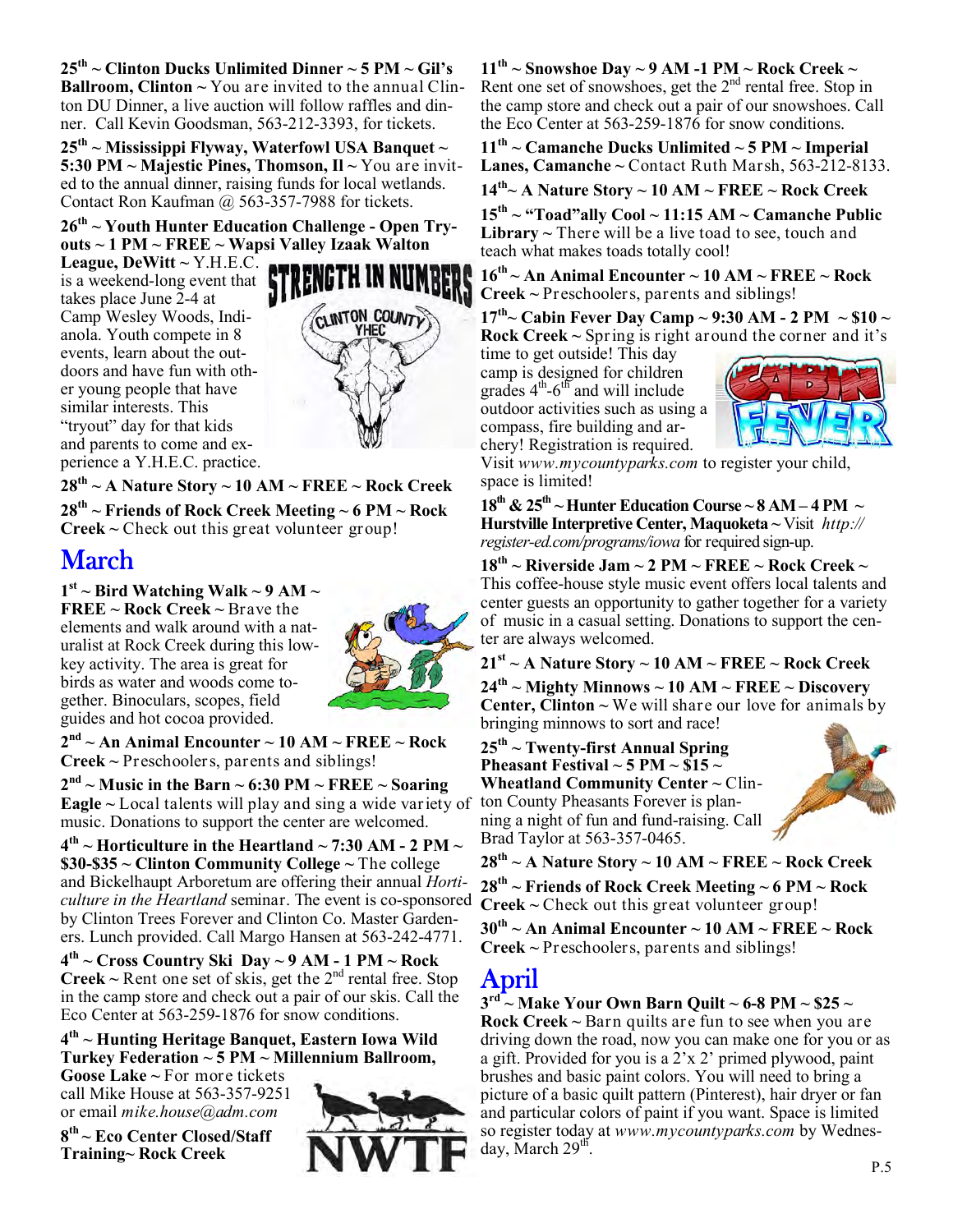## **4 th~ A Nature Story ~ 10 AM ~ FREE ~ Rock Creek**

 $6^{th}$  ~ Music in the Barn ~ 6:30 PM ~ FREE ~ Soaring **Eagle ~** Local talents will play and sing a wide variety of music. Donations to support the center are welcomed.

 $7<sup>th</sup>$ -8<sup>th</sup> ~ Winter Camping ~ This will be the last weekend for winter camping rates (\$5 discount) at Rock Creek and Eden Valley. Take advantage of these low rates.

**8 th ~ Sandhill Crane Count & Birding Walk ~ 7 AM ~ FREE ~ Goose Lake Wildlife Area ~** Meet in the west parking lot. We will count sandhill cranes, by call and sight, as part of the *Annual Midwest Crane Count*.

**13th ~ Spring Migration on the Mississippi Flyway ~ 5:30 PM ~ FREE ~ Bulger's Hollow ~** Waterfowl are migrating back north and the Mississippi River's Lake Clinton and Bulger's Hollow is a perfect place to view the spectacle! Naturalists will have spotting scopes set up in search of returning waterfowl including ducks, cormorants, pelicans, swans, herons, cranes and eagles.

**15th ~ Voyageur Canoe Christening ~ 10 AM ~ FREE ~ Rock Creek ~** Our new Voyageur vanoes *"The Marquette and The Joliet"* will be launched after a presentation

on the history of the craft they represent and their usefulness in our county's education program. Hourlong excursions will be offered throughout the day as long as interest holds and light allows. Paddlers are welcome to bring their own craft or rent one and form a flotilla around the



larger craft. An award will be presented to the person wearing the most period correct  $(1600-1800)$  outfit.

**15th ~ Riverside Jam ~ 2 PM ~ FREE ~ Rock Creek ~**  Take a break from the paddling and enjoy this coffee house style jam. We will include some of the tunes that kept the Voyageurs paddling in unison and passed the time away.

## **16th ~ Eco Center Closed for Easter ~ Rock Creek**

**17th ~ Eco Center open 7 days/week ~ Rock Creek ~** The Mississippi River Eco Tourism Center will now be open 7 days/week. Call the Eco Center at 563-259-1876 for hours.

**18th ~ Woodcock Watch ~ 7:30 PM ~ FREE ~ Sherman Park ~** Some of the most memorable and anxiously awaited sights and sounds of spring are those demonstrated by these seldom heard and seen birds. You can sit by a warm fire after a short presentation and watch their sky dance while listening for their calls or get up on your feet and attempt a close encounter of the wild kind. The terrain can be rough, the reward is entertaining.

**18th & 22nd ~ Hunter Education Course ~ 7 - 9 PM (Tue.) & 8 AM-4 PM (Sat.) ~ FREE ~ Wapsi Valley Ikes, DeWitt ~** Visit *http://register-ed.com/programs/iowa* for required sign-up.

**19th ~ Trip to International Crane Foundation and Devil's Lake State Park, Baraboo, Wisconsin ~ 7 AM - 9 PM ~ \$35 ~** We will transport participants on an all-day adventure! We will meet at CCCB Headquarters, Grand

Mound for the 7 AM departure. We will get a special tour of the International Crane Foundation followed by lunch (bring a sack lunch) in the picnic shelter. Then on to Devil's Lake State Park for hiking and exploring the trails of this geologic wonder with a park naturalist. There will be a choice



of hikes offered, easy and difficult, so don't let that scare you off. On the way back home we will stop for pizza (included). A long, but great, day! Sponsored by the Mississippi River Eco Tourism Center. Space is limited, registration and information at *www.mycountyparks.com*.

**21st & 22nd ~ Cabin Fever! Weekend ~ Rock Creek ~** It's been a long winter and we are ready to get outside. We will be offering discounted heated cabin rentals this weekend. Two-night minimum. Call the camp store at 563-259-1876 to make your reservation and the discount.

 $22<sup>nd</sup>$  ~ Spring Fling ~ 10 AM - 2 PM ~ FREE ~ Rock **Creek ~** Spend the day celebrating Spring!

- ♦ **10 AM:** There will be an egg hunt for ages 1-12 by the back playground (weather permitting).
- 11 AM: Expand your knowledge of one of Iowa's most common birds of prey, the red-tailed hawk. Meet our live hawk and learn about this amazing bird!
- 12:30 PM: On the mark, get set, GO! Gather a team of four and join us for a scavenger hunt around the park**!** Prizes will be awarded to the first three teams that make it to the finish line and have the correct answers! There will be other fun things going on throughout the day including live animals, crafts and more!

**22nd ~ Smithtown Church Open House ~ 10:30 AM - Noon ~ FREE ~ Smithtown Church ~** The Clinton County Historical Society, along with the CCCB, have completed many restorations inside the 143-year-old building located 3 miles south of Eden Valley. Stop by and take a look.

**22nd ~ Eden Valley Nature Center Season Opener ~ 1-4 PM ~ FREE ~ Eden Valley ~** We will have cookies and lemonade for guests on this special day. A naturalist-guided flower walk will start at 1:30 PM to see what is in early bloom and to appreciate the beauty of the spring woods. The Nature Center will be open from 1-4 PM on Saturdays, now through October. Volunteer hosts are needed, especially in spring and fall.

**25th ~ Friends of Rock Creek Meeting ~ 6 PM ~ Rock Creek ~** Check out this great volunteer group!

**29th ~ Eden Valley Nature Center Open ~ 1-4 PM** 

## On The Horizon... **Summer Camps!**

Cost is \$45 for all three days. For details go to *www.mycountyparks.com*.



**June 13th-15th ~ Pollywog Camp for K-1st graders June 20th-22nd ~ Creature Camp for 2nd-3rd graders June 27th-29th ~ Child vs. Wild Camp for 4th-5th grades July 18th-20th ~ Outback Kids Camp for 6th grade & up July 25th-27th ~ Wilderness Trip for High Schoolers**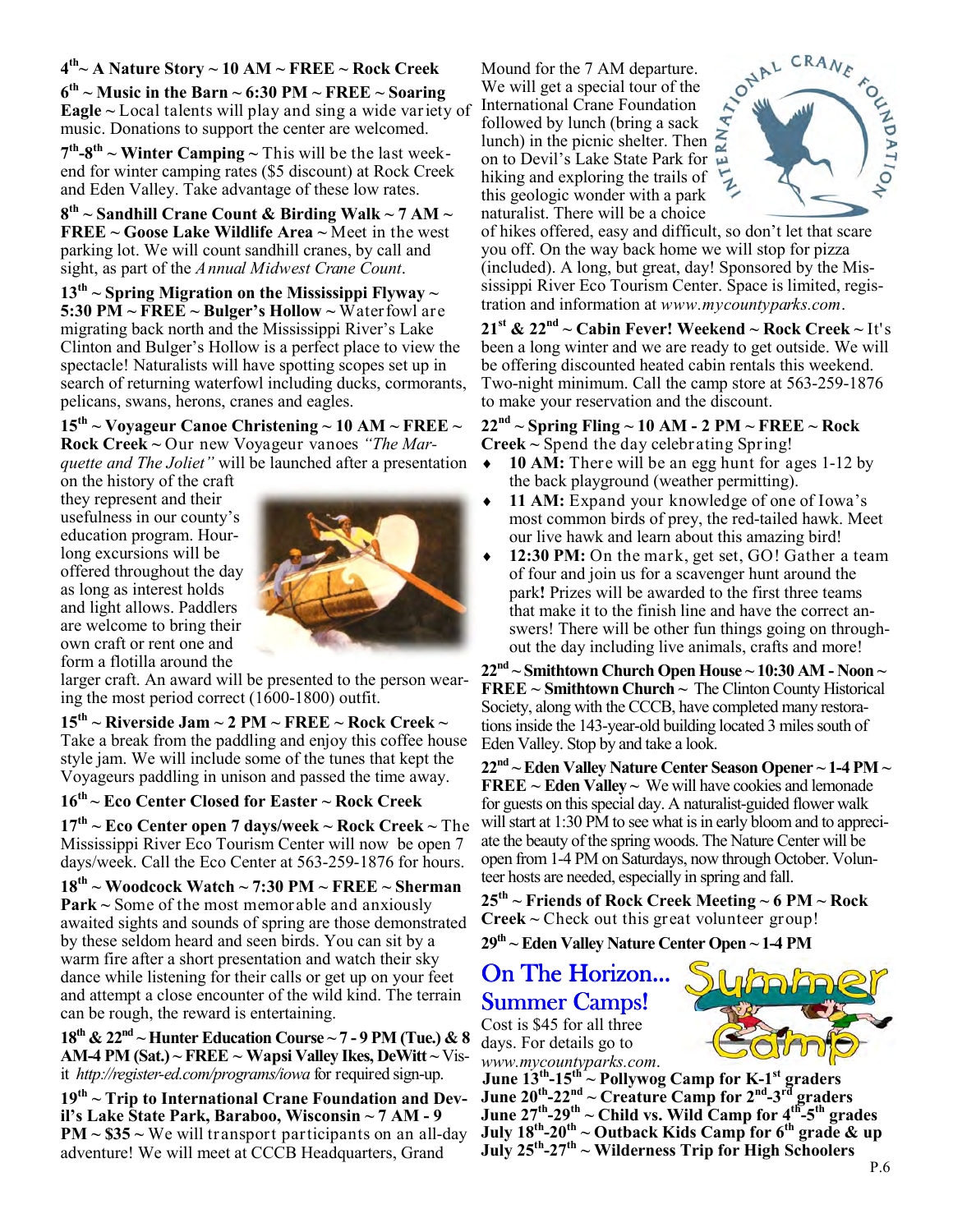# Winter Survival Is For The Birds

*by Jessica Steines, Interpretive Naturalist* 

Winter is a tough time...for everyone. The days are short, cold and often gray while the nights are long, even colder and dark. While we are all snug inside there is a whole group of animals that are really on the brink of survival. It is really extraordinary how birds cope (for the most part, many probably do perish). Keep in mind not all of these superhero adaptations are found in all birds, just a special recipe for each one.

**Food = Energy**  $\sim$  More you eat the fatter you get, right? But the fatter you get, the more weight to carry, in turn makes you slower, easier and more delicious as a snack for a predator. With thousands of years of evolutionary adaptions to make them lighter for flight, it is a constant battle. In one study, it showed that black-capped chickadees ate 60 percent of their weight daily to gain 10 percent of their weight to only lose it all by morning. In comparison, that would be like a 165 pound man eating 99 pounds of food, then losing 15 pounds in one night!

**Dirty birds** ~ You know the ones at your feeders making a mess, using their beaks to throw seeds side to side while eating one occasionally. It seems like they are doing it for pleasure, but in reality these birds are choosing the seed that has more bang for its buck. Studies have shown that these dirty birds are "weighing" the seeds and if they are big enough, they will spend the time and energy to crack it open.

**Cache it**  $\sim$  Not only do squirrels store food but many birds, like chickadees and blue jays do as well. When they find a good source of food they will store some of that food in a convenient place (close to home under some bark or moss) for when the going gets tough.

**Conserve Energy**  $\sim$  So now that the bird is fat and happy, they have to find ways to make it last.

**Regulated hypothermia** ~ Black-capped chickadees are able to drop their core body temperature from 108 degrees during the day, down 12 to 15 lower degrees at night! The lower the temperature at night, the more energy conserved.

## **Staying Warm and Dry**

**Shiver ~** When birds shiver at night, they burn off the fat reserves stored during the day. If they run out of fat to burn, in essence, they starve to death. Also, if their regulated hypothermia, also a form of short term hibernation called **torpor,** becomes too deep and the bird lose their ability to shiver, they will also perish.

**Feathers ~** Down is the fluffy, insulating feathers that a bird has to keep it warm. Some birds actually grow more down to prepare for winter's harshness. As humans, we know the advantages of a down coat and double-paned windows. Air is an excellent insulator if it can be trapped and that is what happens when a bird fluffs up its feathers. The beak and feet are the areas that heat can escape easily since it is not covered in feathers. If a bird is tucking its head or squatting to cover both feet, it is uncomfortably cold even though they look so cute and chubby.

**Scaly feet**  $\sim$  **A** bird's feet is covered by nonliving tissue called scales (yes birds have scales and feathers just like some dinosaurs). Under those scales, there is not much living tissue to freeze and few nerves to



*Life-sized drawing, golden-crowned kinglet weighing a mere 0.4 oz!* 

damage, mostly just bone and tendons. If their feet get too cold, they will just tuck one foot up and under their down. Then alternate them as they need to.

**Counter Current Exchange ~** Some birds, especially waterfowl, have a great system for keeping their feet warm while swimming in icy water. The warm blood flowing from their heart down the artery to their legs are close to the veins returning cold blood from the feet. So the warm blood is cooled going down to the extremities keeping the tissue alive whereas the cold blood is warmed a bit going into the body to not cool the body down too much.

**Oil ~** Most birds have an oil gland located at the base of their tail. When birds preen, they collect oil and spread it around with their beak to give their feathers a water-proof coat.

**Behavior ~** Nighttime roosts are essential for survival. Birds like chickadees, titmice and bluebirds will roost communally in tree cavities and birdhouses. In the morning, look at tail feathers, they may be slightly bent from being crammed in a tight space overnight. Not all tree cavities are created equal. The bigger and alive trees retain daytime warmth more than smaller, dead trees. Whether they are roosting together or separate, in a cavity or tucked under an evergreen bough, finding a good place is essential for protecting them from whatever mother nature throws at them and conserving hard earned fat reserves.

Birds that have similar niches tend to group together in **mixed flocks**. For instance, treetop flocks of chickadees, titmice, nuthatches and woodpeckers will roam their home area. More eyes equal more opportunities to spot food and potential predators. You might think there is more competition for food. The opposite actually occurs because these animals have their own niche. Woodpeckers, nuthatches and creepers tend to look for insects on the trunks and large branches of trees. Nuthatches one-ups the others by their ability to scale down trees giving them a different angle to look for food. Whereas titmice and chickadees hang upside down from smaller branches. Kinglets however hangout on the twigs. Mixed flocks can also be observed in the seedeating and ground dwelling birds consisting of juncos and a variety of sparrows.

When you start to think winter is for the birds, just remember spring is around the corner. We will survive!